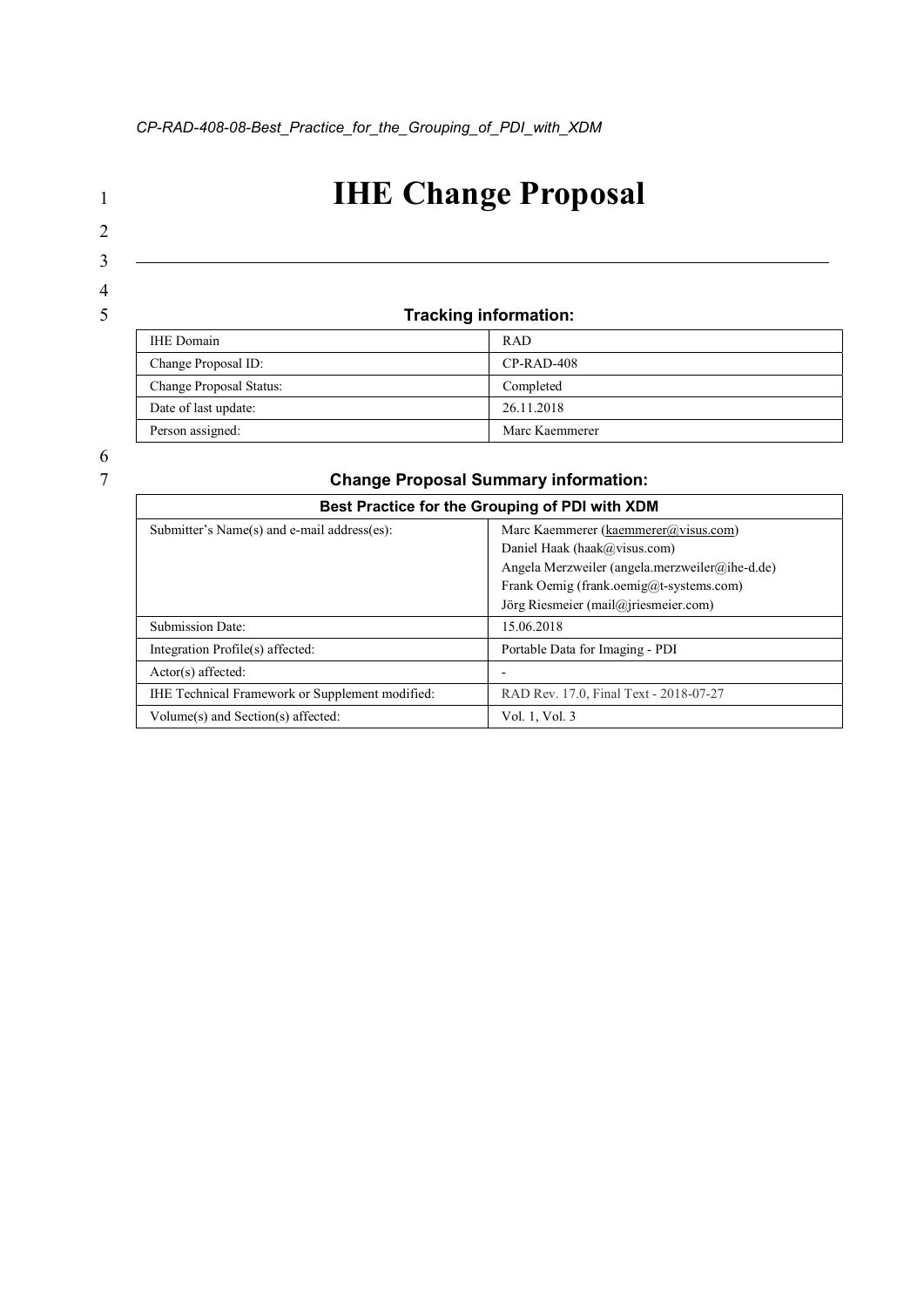#### Rationale for Change:

Nowadays, most of the data exchange use cases for health professionals are based on a peer-to-peer communication. In a world with an increasing demand for the electronic exchange of patient record data there are more and more use cases which require to combine data from the DICOM as well as from the non-DICOM world (e.g. PDF, XML, CDA) on the same transport media (e.g. Patient CD, email).

For the peer-to-peer communication, IHE provides the profiles XDM and PDI enabling the standardized and automated exchange of DICOM data (PDI, XDM) and non-DICOM data (XDM). Both profiles even allow their coexistence on the same media (data carrier and email alike) but as the following use case illustrates, the profiles fail to describe a way how to give an XDM Portable Media Importer the possibility to display metadata of DICOM objects derived from an XDS registry.

#### Use Case

Hospital A runs an XDS/XDS-I environment. It cooperates with Hospital B for the rehabilitation of patients. Prior to the transferal of a patient, Hospital B requires a media (CD or email) with an agreed selection of documents (including DICOM images) from the patient record.

At Hospital B this media will be checked for containing all required information by an administrative person that reads the content by using an XDM Portable Media Importer which will display the content of the entire media described in the METADATA.XML file, XDM and PDI content alike. If the media contains all requested data, the non-DICOM data will be imported by the XDM Portable Media Importer. Subsequently, the media will be accessed by a PDI Portable Media Importer, which will import the DICOM content according to its usual behavior. If not all required data is present on the media, it is a user decision to import the data or to wait for the missing objects to be transferred.

In principle, both profiles XDM and PDI leave a wide corridor for addressing this demand. In order to narrow the possible solutions for a reasonable implementation, this CP proposes a best practice way by adding informative text to the existing text in the Technical Frameworks of IHE-ITI and IHE-RAD. This CP addresses the text for the PDI profile from IHE-RAD. It is important to note that this informative text only improves the specification for a media, which results from a PDI/XDM grouping. The text leaves the character and the original intention of both profiles untouched.

8

9 ADD NEW section 15.6 after 15.5 Security and Privacy Aspects, line 3563, (RAD TF 1, Rev. 10 | 17.0 – Final Text 2018-07-27)

## 11 15.6 PDI Cross Profile Considerations

#### 12 15.6.1 ITI Cross-Enterprise Document Media Interchange (XDM)

| A Portable Media Creator in PDI might be grouped with a Portable Media Creator in the |
|---------------------------------------------------------------------------------------|
|---------------------------------------------------------------------------------------|

14 XDM Profile (IHE ITI TF) to enable it to include DICOM instances on the same media (see

- 15 RAD TF-3: 4.47.4.1.2.2.3). To link the DICOM instances with the XDM metadata, a KOS
- 16 instance should be used. This instance can be e.g. provided by an existing XDS-I 17 infrastructure.

#### 18 A Portable Media Importer in PDI might be grouped with a Portable Media Importer in

- 19 the XDM Profile to process the combined PDI / XDM media, e.g. for the use in an XDS-I
- 20 infrastructure (see RAD TF-3: 4.47.4.1.3.4).
- 21
- 22 ADD the following section after section 4.47.4.1.2.3.2 Web Content Option, after Line 2139, 23 (RAD TF 3, Rev. 17.0 Final Text - 2018-07-27)
- 24 4.47.4.1.2 Message Semantics
- 25 …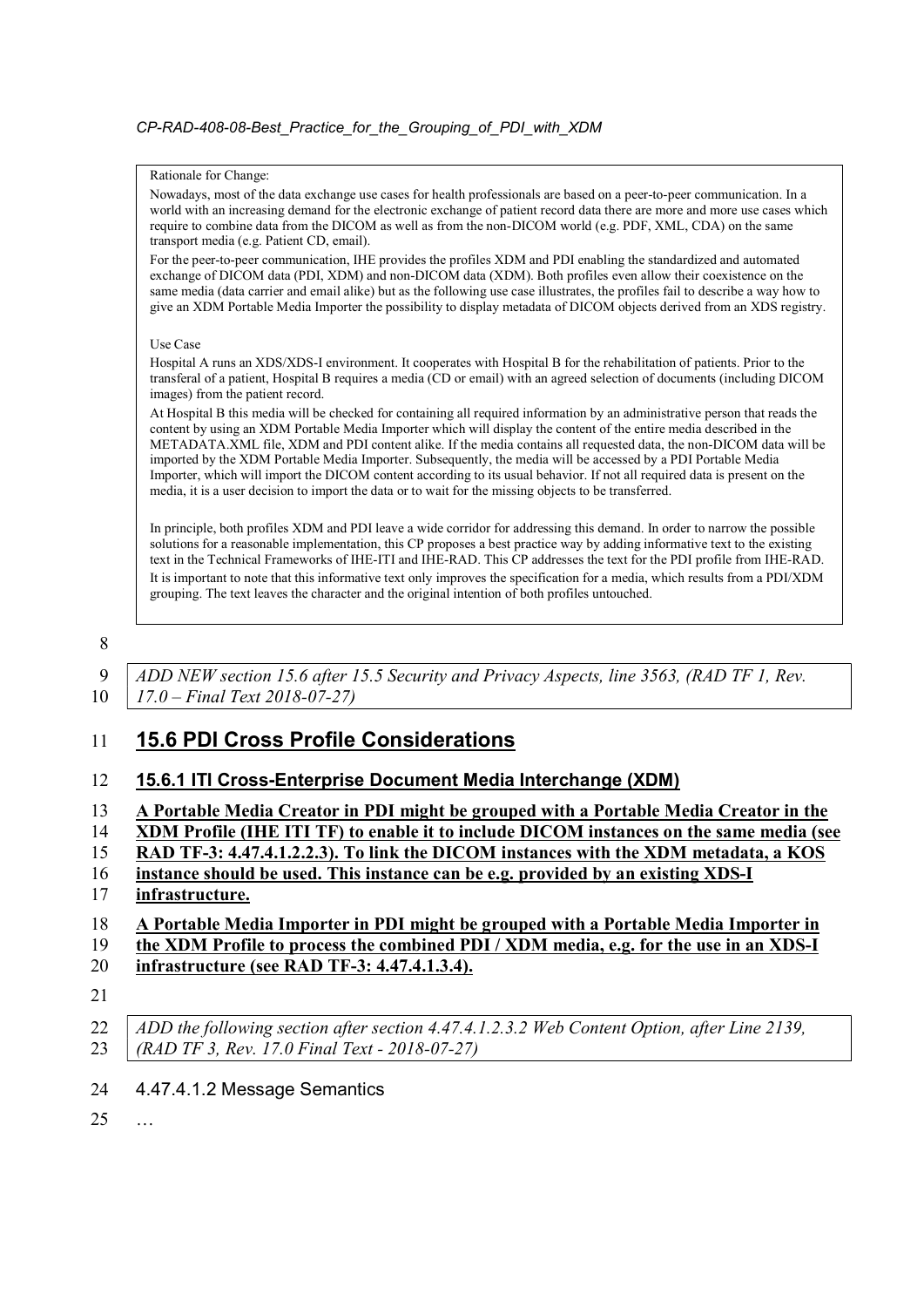|          | CP-RAD-408-08-Best_Practice_for_the_Grouping_of_PDI_with_XDM                                                                                                                       |
|----------|------------------------------------------------------------------------------------------------------------------------------------------------------------------------------------|
| 26       | 4.47.4.1.2.2 Content Organization Overview                                                                                                                                         |
| 27       | $\cdots$                                                                                                                                                                           |
| 28       | 4.47.4.1.2.3 Content Organization Detail                                                                                                                                           |
| 29       | .                                                                                                                                                                                  |
| 30       | 4.47.4.1.2.3.1 DICOM Content                                                                                                                                                       |
| 31       |                                                                                                                                                                                    |
| 32       | $\cdots$                                                                                                                                                                           |
| 33       | 4.47.4.1.2.3.2 Web Content Option                                                                                                                                                  |
| 34       |                                                                                                                                                                                    |
| 35<br>36 | $\cdots$                                                                                                                                                                           |
|          |                                                                                                                                                                                    |
| 37       | 4.47.4.1.2.3.3 Content when Grouping with XDM (IHE ITI TF)                                                                                                                         |
| 38       | A PDI Portable Media Creator that is grouped with an XDM Portable Media Creator, is                                                                                                |
| 39<br>40 | able to create media with combined DICOM and XDM content – in this section the group<br>actor will be referred to as the Portable Media Creator.                                   |
|          |                                                                                                                                                                                    |
| 41<br>42 | The Portable Media Creator shall assemble the necessary PDI content according to the<br>specification in ITI TF-2b: 3.32.4.1 with the following additional requirements:           |
| 43       |                                                                                                                                                                                    |
| 44       | The content of the INDEX.HTM and README.TXT files of PDI and XDM shall be<br>$\bullet$                                                                                             |
| 45       | merged to one INDEX.HTM and one README.TXT file. The resulting files shall meet                                                                                                    |
| 46       | all requirements of both profiles (PDI and XDM).                                                                                                                                   |
| 47<br>48 | All DICOM instances shall be referenced by a Key Object Selection (KOS) instance<br>$\bullet$<br>with a document title of (113030, DCM, "Manifest"). This helps the Portable Media |
| 49       | Importer to recognize such a KOS instance (see Section 4.47.4.1.3.4) during the import                                                                                             |
| 50       | process. If such a KOS instance is not provided, it shall be created by the Portable                                                                                               |
| 51       | Media Creator. Although there will typically be only one Manifest KOS instance, in                                                                                                 |
| 52<br>53 | cases where multiple patients/ studies are stored on the media, there may be multiple<br>Manifest KOS instances in order to distinguish the patients/studies during import.        |
| 54       | Note: The KOS Document Title also allows for distinguishing the "Manifest" KOS                                                                                                     |
| 55       | instance from any other KOS instance that might be part of a DICOM study on the                                                                                                    |
| 56<br>57 | media, e.g. Key Image Notes (KIN) or KOS instances from the Teaching File and<br><b>Clinical Trial Export Profile (TCE).</b>                                                       |
|          |                                                                                                                                                                                    |
| 58<br>59 | Each Manifest KOS instance shall be referenced in the METADATA. XML file as<br>$\bullet$<br>defined in the XDM Profile.                                                            |
| 60       | The Manifest KOS instance(s) shall be stored in the DICOM sub-directory of the PDI<br>$\bullet$                                                                                    |
| 61       | media structure and referenced in the DICOMDIR file as specified in Section                                                                                                        |
| 62       | 4.47.4.1.2.2.1.                                                                                                                                                                    |

63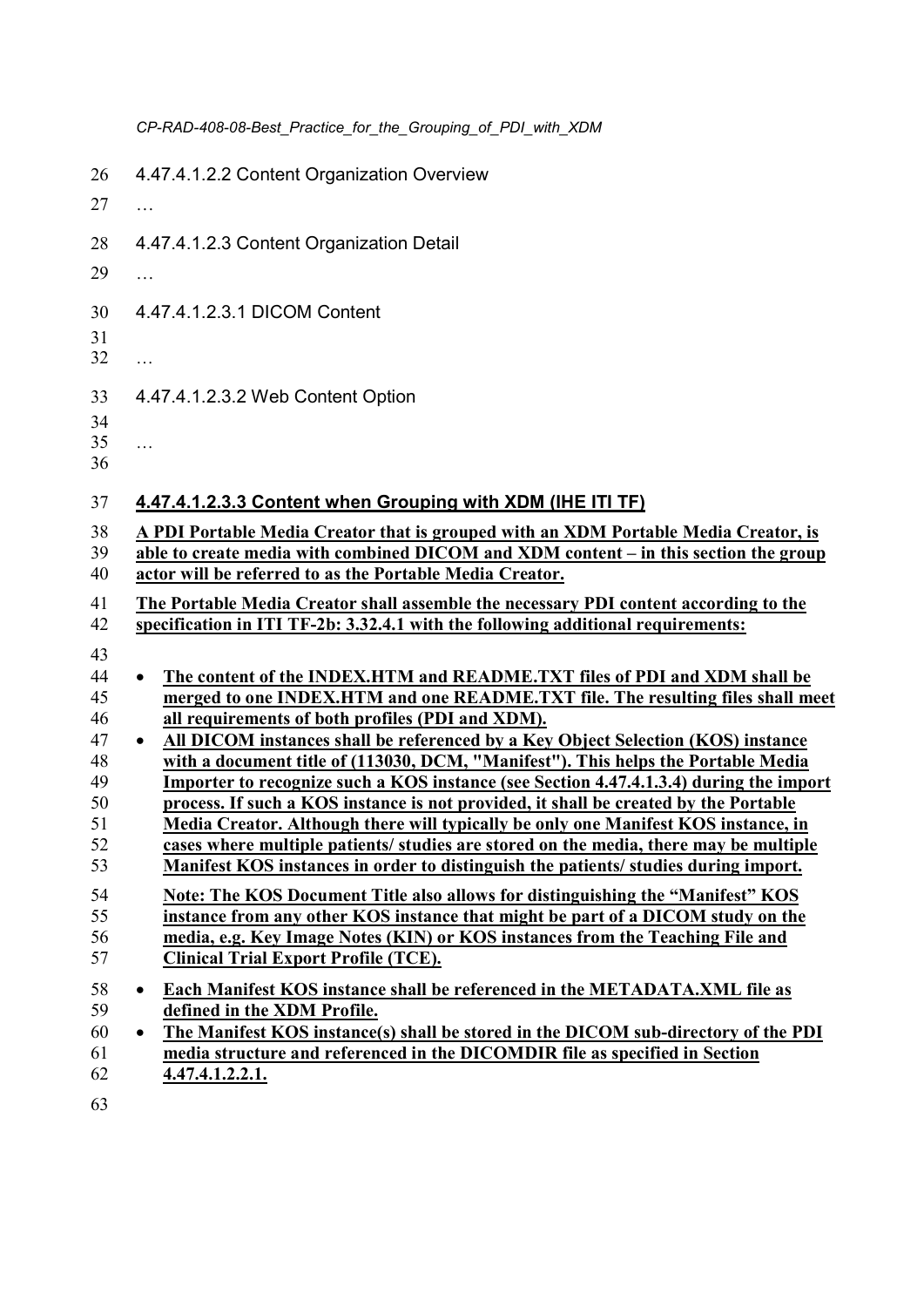#### CP-RAD-408-08-Best\_Practice\_for\_the\_Grouping\_of\_PDI\_with\_XDM

#### Note: Although it is not prohibited to reference in the METADATA.XML all of the

- DICOM instances, this is not recommended since it is redundant with the content of the
- KOS instance, it increases the bulk of the METADATA.XML, and it raises the risk of
- inconsistency between the two lists.
- 

## Figure 4.47.4.1.2.3.3-1 illustrates the processing chain for the Portable Media Creator.